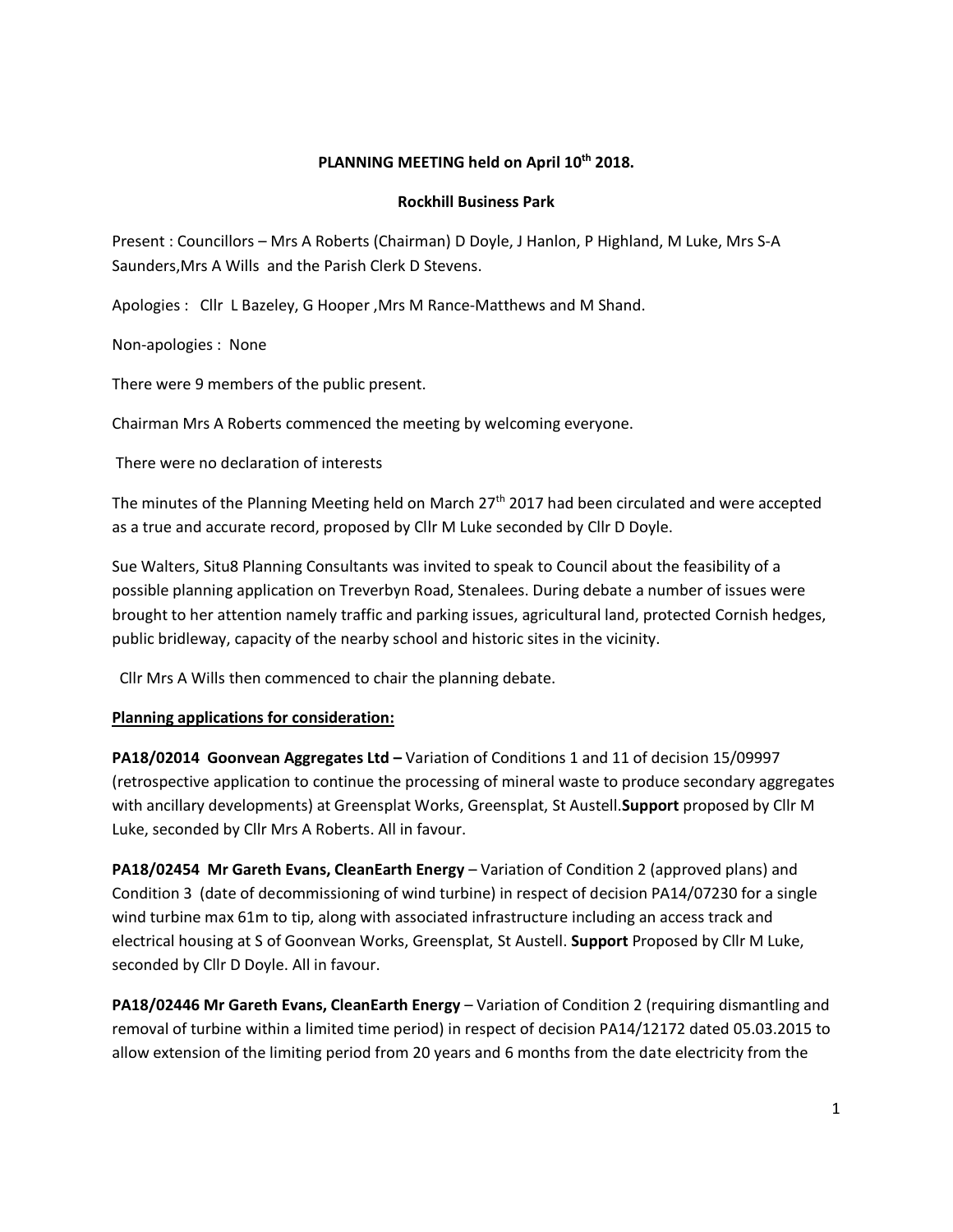development was first supplied to the grid, up to 25 years and 6 months at Gunheath Quarry, St Austell.**Support** Proposed by Cllr M Luke, seconded by Cllr D Doyle. All in favour.

**PA17/08776 Mr Stephen Commons –** Construction of an agricultural implement and storage shed and livestock shelter (previously commenced without consent) on land W of Trenenace Farm, Trenence Road, St Austell. **Object – As per previous application PA15/09827 for this site, it is an intrusion into the countryside of a construction that are clearly not for permanent agricultural use. The buildings are disproportional to the amount of land and inapproporiate for the quoted volume of animals referred to in the Design and Access statement ( still the same as in the original application). The amount of entrances for a storage building and elaborate appearance is questionable. There is a history of enforcement on this site and a caravan on site which has had recent use. The site has been surrounded by block perimeter boundary walls. The Parish Council have real concerns on the eventual use of these buildings.** Proposed by Cllr D Doyle, seconded by Cllr Mrs A Wills. All in favour.

# **Planning correspondence**

# Applications approved:

PA18/01233 Mr Colin Marshall – Extension to a family room, new first floor terrace and relocation of existing access at Gwel An Ganel, Carclaze Road , St Austell**.** (Parish Council decision support on 27.02.18)

#### **Enforcement**

No enforcement notices

# **Forthcoming Applications**

The Clerk mentioned that there is a resubmission of the application from the Trustees of the Stanley Martin Estate for the development of land at Carclaze Road. The current application is under appeal to the Building Inspectorate.

Pending applications PA18/03153 Mr John Vine and PA18/00878 PreApp Mr Simon Phillips.

#### **Emergency Items**

The Clerk reminded councillors of Peter Clemo's memorial service at Charlestown Church on Thursday April  $12<sup>th</sup>$  at 11.30 am.

Also that there is a Clay Community Network at Roche on Monday April 16<sup>th</sup>.